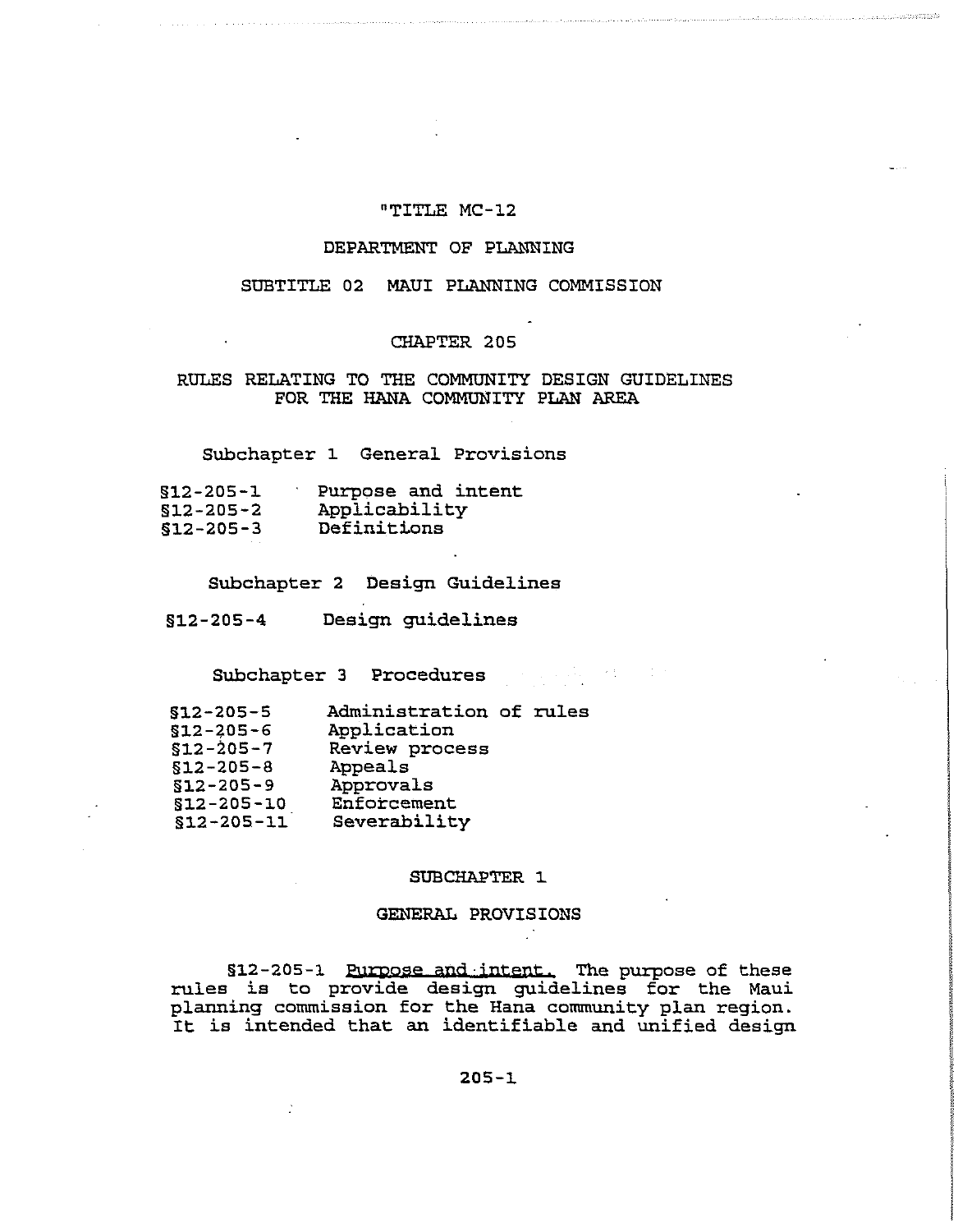theme be retained within the country town business<br>district and the special management area ("SMA"). It is district and the special management area ("SMA"). further intended that these rules would apply to the service business residential district when zoning provisions are adopted. The urban design theme shall be in conformance with established design guidelines for each community as established by the Maui planning<br>commission. [Eff 3/8/98] (Auth: MCC §§19.15.060, 3/8/98] (Auth:  $2.80A.020$  (Imp: HRS  $$91-2$ )

§l2-20S-2 Applicability. These rules shall not apply to single family dwellings, except when dwellings are used for commercial purposes. However, single family dwelling . owners are encouraged to follow the design guidelines to provide gradual transitions between the old plantation town and renovated or new residences. These rules shall be applicable to siting and design of all buildings, structures, signage, graphics, landscaping, and paved areas erected, constructed,<br>ted, renovated, remodeled, enlarged, or reconstructed, converted within the country town business district or SMA in the Hana community plan area on the island of Maui, county of Maui, State of Hawaii, except as herein provided.. These rules shall be triggered when a person applies for a permit for the above activities in the country town business district or SMA, which includes but is not limited to, SMA, building, subdivision, state or county special use permits, grading, or sign permits, except as herein provided. [Eff 3/8/98] §§19.15.060, 2.80A.020) (Imp: HRS §91-2)

§12-205-3 Definitions. For the purposes of these rules', unless it is plainly evident from the context that a different meaning is intended, certain words and phrases used herein are defined as follows:

"Board" means the Maui county urban design review board.

"Building" means any structure built for the support, shelter, housing, occupancy, storage enclosure of persons, animals, chattels, or property of any kind.

"Commission" means the Maui planning commission.

205-2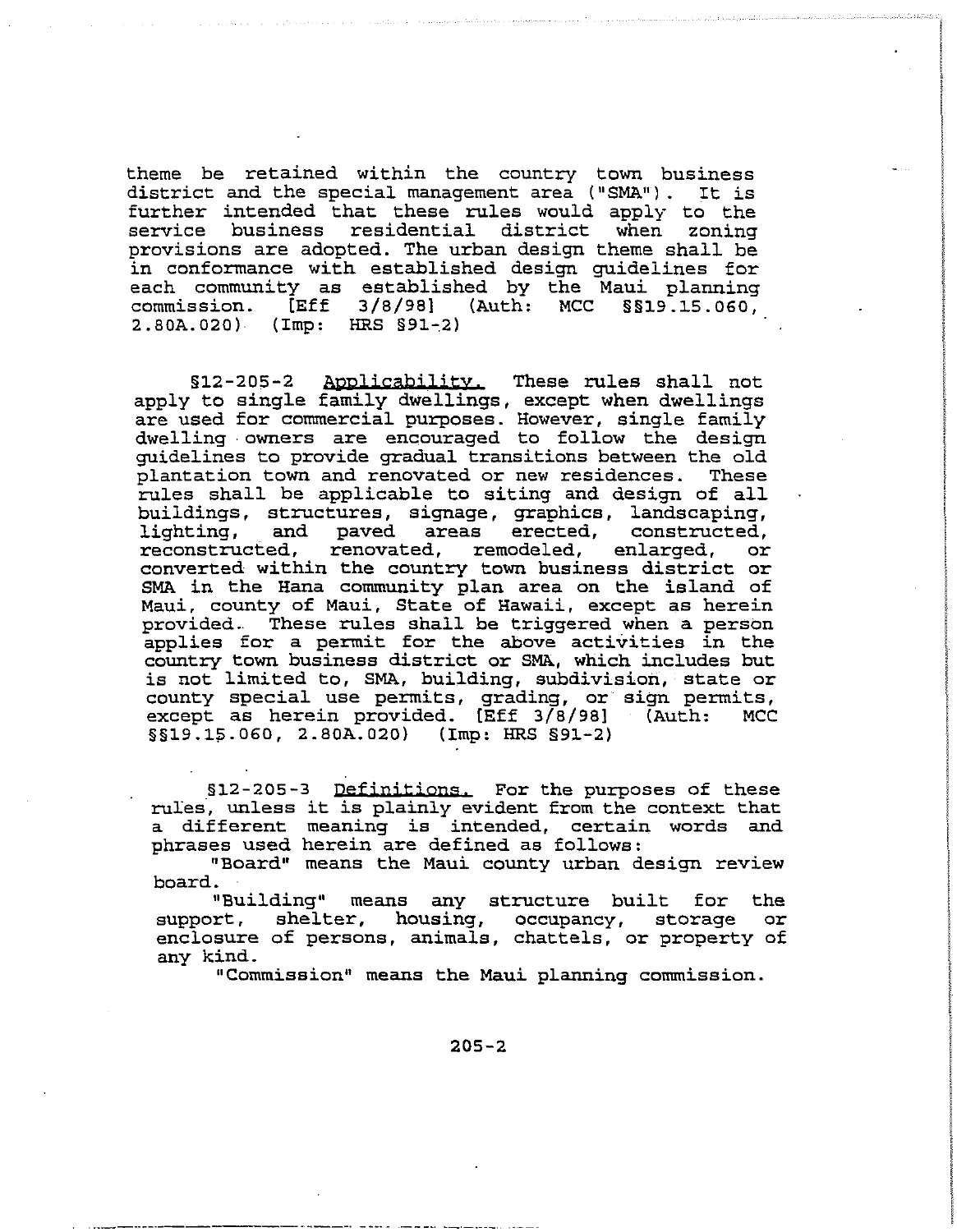"Department" means the department of planning of the county of Maui.

"Development" means any building, structure, signage, graphic landscaping, lighting, or paved area to<br>be erected, constructed, reconstructed, renovated, erected, constructed, reconstructed, renovated, remodeled, enlarged, or converted.

"Director" means the director of the department of planning of the county of Maui.

"Elevation" means a flat scale drawing of the front, rear, or sides of the building exterior.

"Repair and maintenance" means the painting or replacement of deteriorated portions of a building with materials that match the existing or original materials.

"Section" means a flat scale drawing through the interior of the building.

"Structure" means a combination of materials to form a construction for use, occupancy, or ornamentation whether on, above, or below the surface of land or water.

### SUBCHAPTER 2

#### DESIGN GUIDELINES

§12-205-4 Design guidelines. The design guidelines established by these rules are identified in the Hana community design guidelines report prepared by Chris Hart and Partners dated June 1997.  $[Eff 3/8/98]$  (Auth: U9.15.060) (Imp: HRS §91-2)

#### SUBCHAPTER 3

#### PROCEDURES

§12-205-5 Administration of rules. The director shall review and approve or disapprove all plans submitted in accordance with the review process of these<br>rules. The director may require additional plans, The director may require additional plans, drawings, maps, or other data if deemed necessary to properly evaluate the request. To obtain optimum compliance practicable to ·these rules, changes in any plans submitted that are reasonable and necessary may be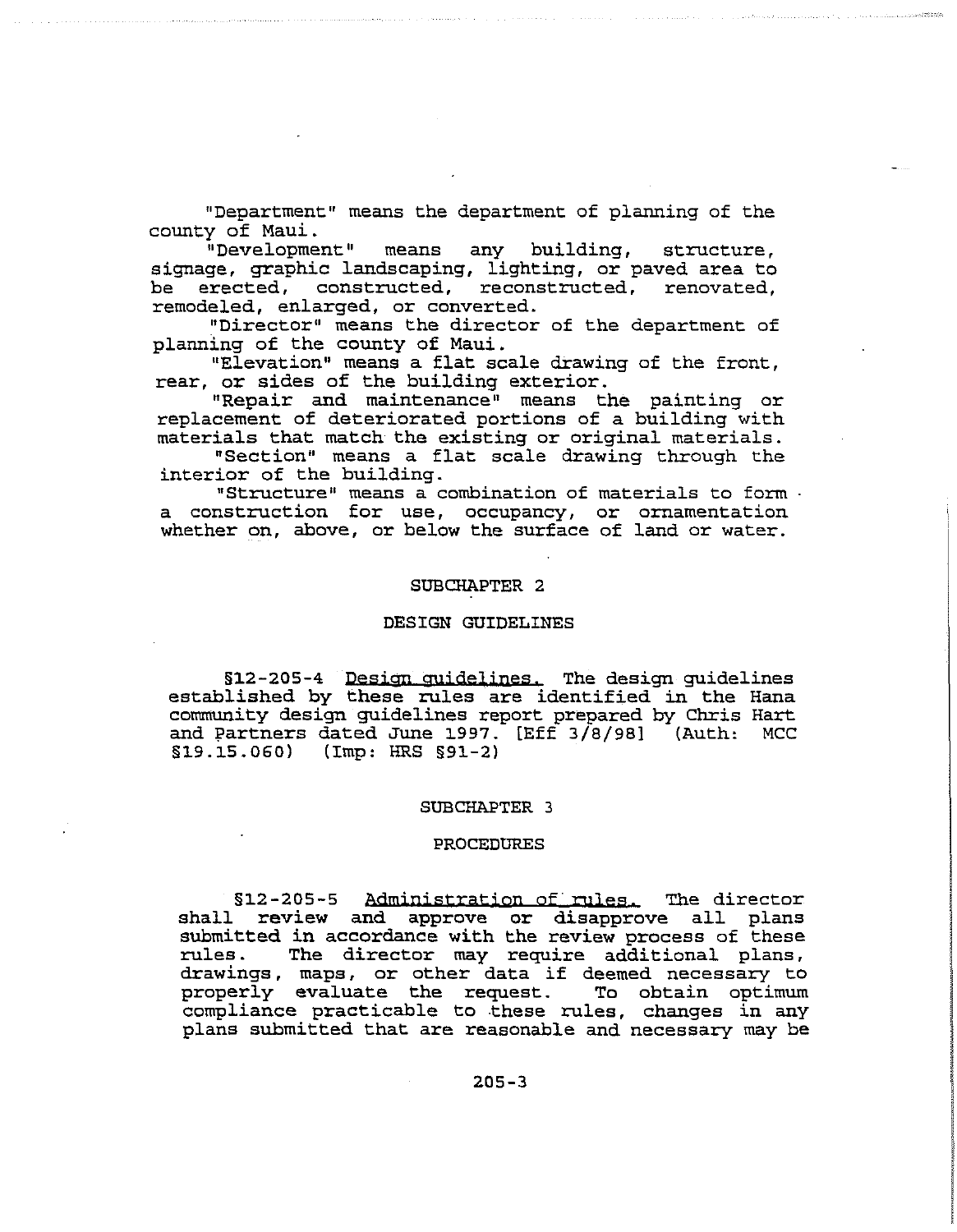required by the director. [Eff 3/8/98] (Auth: MCC  $$19.15.060$  (Imp: HRS  $$91-2$ )

§12-205-6. Application. (a) Any person proposing action subject to these rules shall file an application

with the director on a form provided by the department.<br>(b) The application shall contain the following The application shall contain the following information:

- (1) Identification of the applicant;<br>(2) Documentary proof of ownership;
- (2) Documentary proof of ownership;<br>(3) If the applicant is not the pro
- If the applicant is not the property owner, a notarized letter of authorization from the legal owner:
- (4) Structural and landscape plans, which include, but not limited to: a site plan, elevations,<br>sections, landscape planting plan, and landscape planting plan, lighting plan;
- (5) Signage and graphics; and
- Identification of building materials and color  $scheme.$  [Eff  $3/8/98$ ] (Auth: MCC  $$19.15.060$ )  $(Imp: HRS S91-2)$

§12-205-7 Review process. (a) Board review. The board shall review structures, landscaping, signs, color scheme and any other design elements of applications for any new or reconstructed structures or any renovations to existing structures involving fifty per cent or more of any exterior elevation of the structure, as follows:<br>(1) Upon receipt of an application, the direc

- Upon receipt of an application, the director shall forward the application to the next available meeting date of the board for review and recommendation. The board shall review the application in accordance with the design<br>quidelines established by these rules. The guidelines established by these rules. board shall forward its recommendation to the director within sixty days of receipt of the application.
- (2) The director shall take action within thirty days of receipt of the recommendation from the<br>board. In the event the board fails to make a In the event the board fails to make a recommendation within the prescribed time limit, the director may take action without the board's recommendation. In any event, the

205-4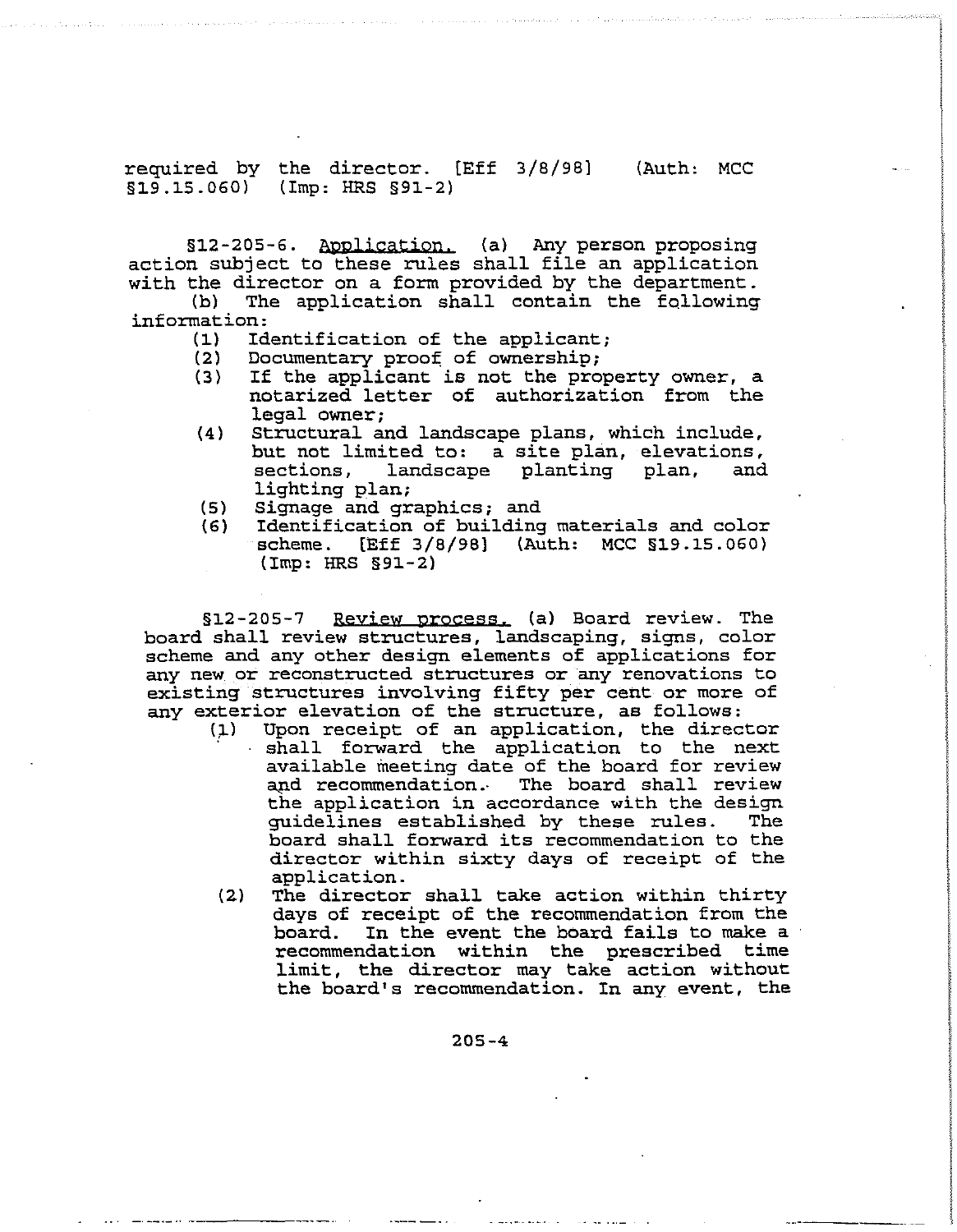director shall. approve, approve with modifications, or deny the application within ninety days of receipt of the application.<br>Administrative review. Applications

(b) Administrative review. Applications for renovations to existing structures involving less than fifty per cent of any exterior elevation of the structure, or involving signage and graphics, color scheme, landscape planting solely or lighting shall be processed as follows:<br>(1) Upon receip

- Upon receipt of an application, the director may review the application in accordance with the design guidelines established by these rules or, at the director's discretion, submit the application to the board for review and recommendation in accordance with subsection<br>a(1).
- $(2)$  . The director shall take action within thirty days of receipt of application or upon receipt of the board's recommendation, whichever is applicable. In any event, the director shall approve, approve with modifications, or deny the application within ninety days of receipt of the application.<br>Review not required.

(c) Review not required. Actions that do not require a building permit shall not be required to be reviewed under these rules; however, such actions must meet the standards of the Hana community design guidelines.<br>(d) A

Applications for signage shall be processed in accordance with applicable sign ordinances set forth in the Maui county code. [Eff 3/8/98] (Auth: FIRS §46-5)  $(Imp: HRS S91-2)$ 

§12-205-8 Appeals. (a) Any applicant who believes that the director's final. action (approval, approval with modifications, or denial) is in error, shall file a written petition for appeal with the commission within thirty days following the date of the director's The petition for appeal shall state in detail why the applicant believes that the director's final action is in error. The appeal process shall be subject to the rules of the commission.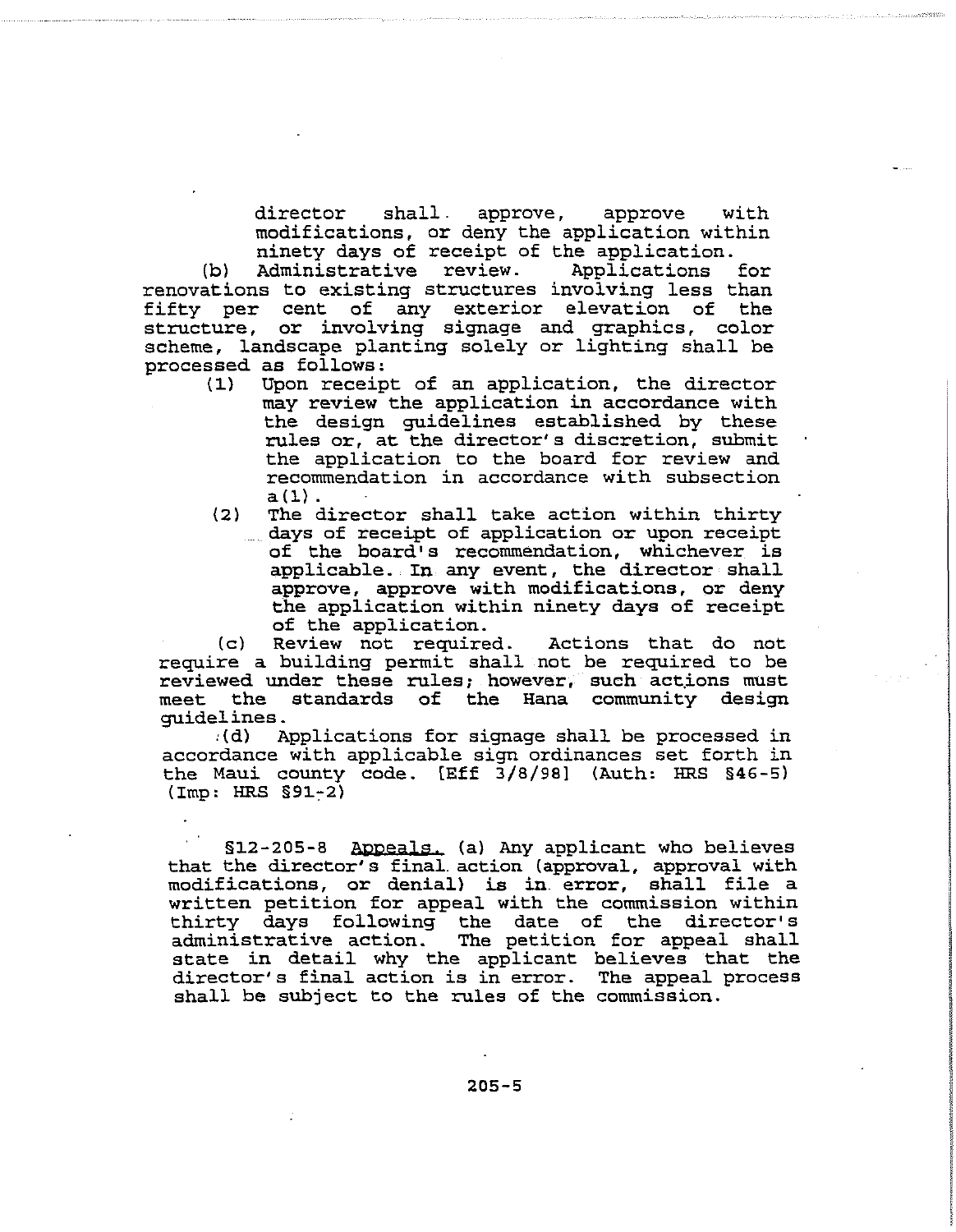(b) The commission shall take action within thirty days of receipt of the petition for appeal.<br>(c) In acting on the appeal, the com

In acting on the appeal, the commission may approve the application, or approve the application with modifications, provided the commission finds that the proposed plan maintains the design integrity of the area subj ect to the Hana community design guidelines. The commission may deny the application, provided the commission finds that the proposed plan does not maintain the design integrity of the area subject to the Hana community design guidelines.<br>(d) The commission's

The commission's decision is appealable to circuit court.  $[Eff 3/8/98]$  (Auth: MCC  $$19.15.060)$ (Imp: HRS §91-2)

§12-205-9 Approyals. No permits for development shall be issued by the department of public works and waste management, land use and codes administration, within the country town business district or SMA unless approval is first received in accordance with procedures set forth in these rules. [Eff *3/8/98]* (Auth: HRS §91- 2) (Imp: HRS §91-2)

§12-205-10 Enforcement. It shall be the duty of the director to enforce these rules. [Eff 3/8/98] (Auth: HRS §91-2) (Imp: HRS §91-2)

§l2-205-11 Severability. If any portion of the .foregoing rules or the applicability thereof to any person, property, or circumstances is held invalid for any reason, such invalidity shall not affect other provisions or applications which can be given effect without the invalid provision or application, and to this end these rules are declared to be severable." [Eff 3/8/98] (Auth: HRS §91-2) (Imp: HRS .§91-2)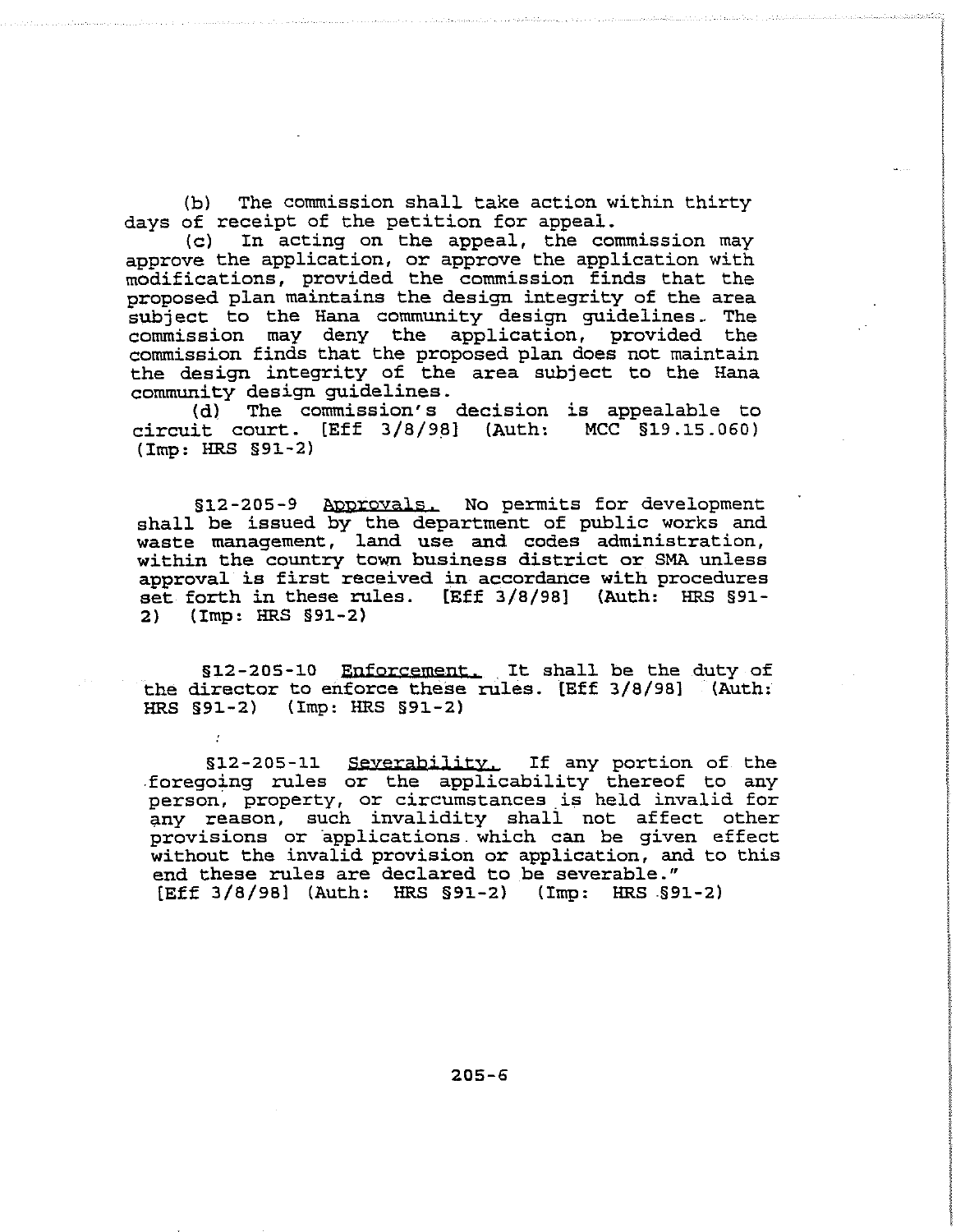Adopted this  $\frac{10 \text{ th}}{2}$  day of  $\frac{\text{June}}{2}$ , 1997, at Wailuku , Hawaii.

DEPARTMENT OF PLANNING

*BAVID W. BLANE* Director of Planning

LOUISE ROSS, Chair Maui Planning Commission

LINDA LINGLE

Mayor, County of Maui

Approved this 20th day of<br>February 1998.  $\sqrt{1998}$ .

APPROVED AS TO FORM AND LEGALITY:

AROSA poration Counsel *Có*unty of Maui

s:\clerical\kao\rules\hanaguid.ram